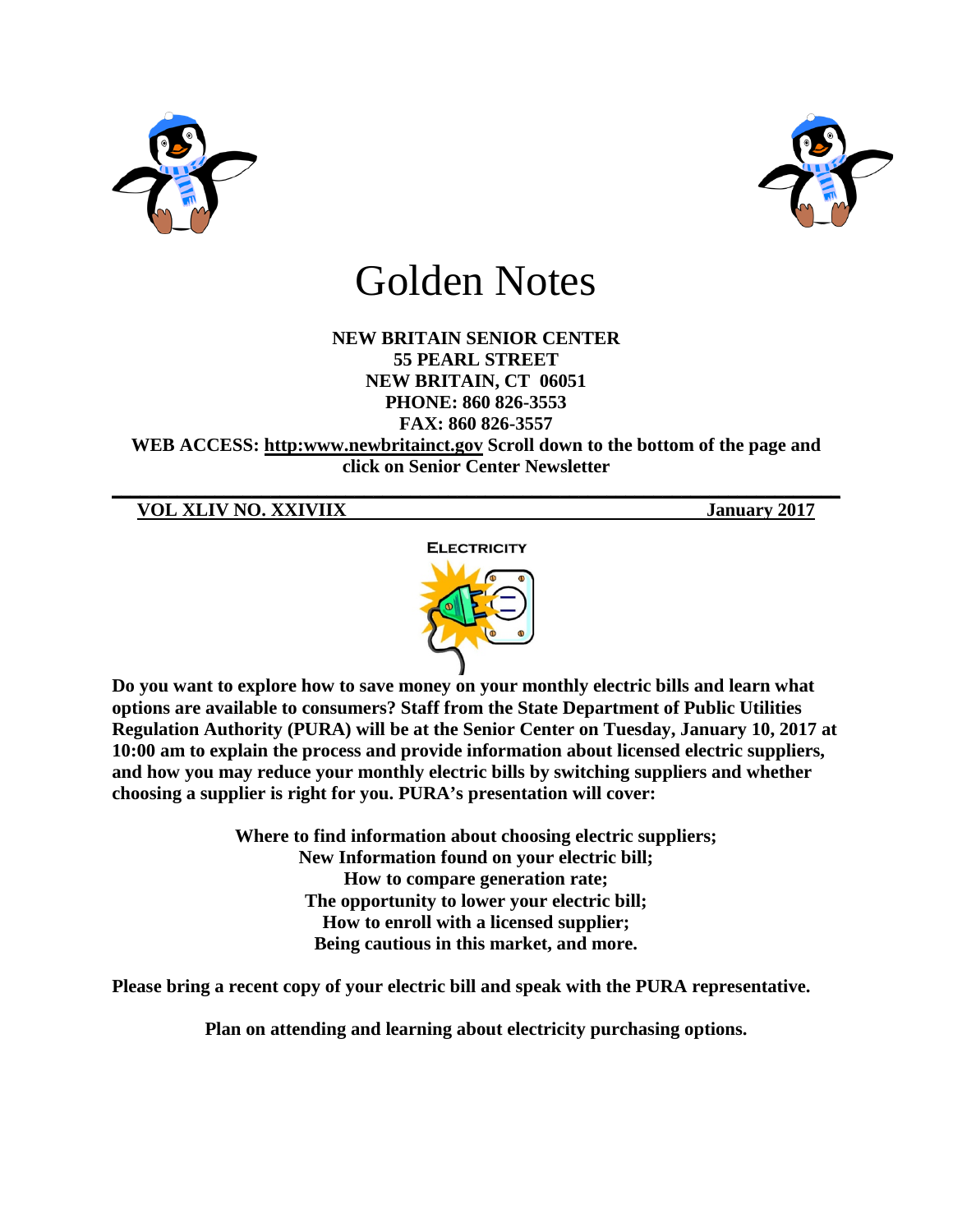## **What to Expect at a Rehab Center/Nursing Home**

**Ms Annmarie Allen from Ellis Manor Rehab/Nursing facility will be talking about what to expect when you require a certain level of care. The talk will be on Monday, January 9th at 10:00am. Ms. Allen has numerous years working in rehab facilities and will talk about various topics as well as answer questions. Stop by and learn about this important topic.**

**Seniors in Action New Britain Meeting Thursday, January 2, at 9:30 am Penny Bingo Come and join the group for some valuable information and socialization. Refreshments will be served**



**Book Group Meeting**

**The Public Library – Senior Center Book Group will meet on Tuesday, January 17th at 1:00 pm here at the senior center. The book read for the January is** *Uncle Tom's Cabin* **written by Harriet Beecher Stowe.**

**The book read for February will be** *Bill O'Reilly's Legends and Lies: the Real West* **written by David Fisher.** 

## **Friday at the Movies**



## **Gentlemen Prefer Blonds**

**January 20, 2017 at 12:45PM Staring Jane Russell, Marilyn Monroe and Charles Colburn A blond showgirl is unknowingly tracked by an investigator hired by her fiancé's father. But the detective only has eyes for her brunette girlfriend.**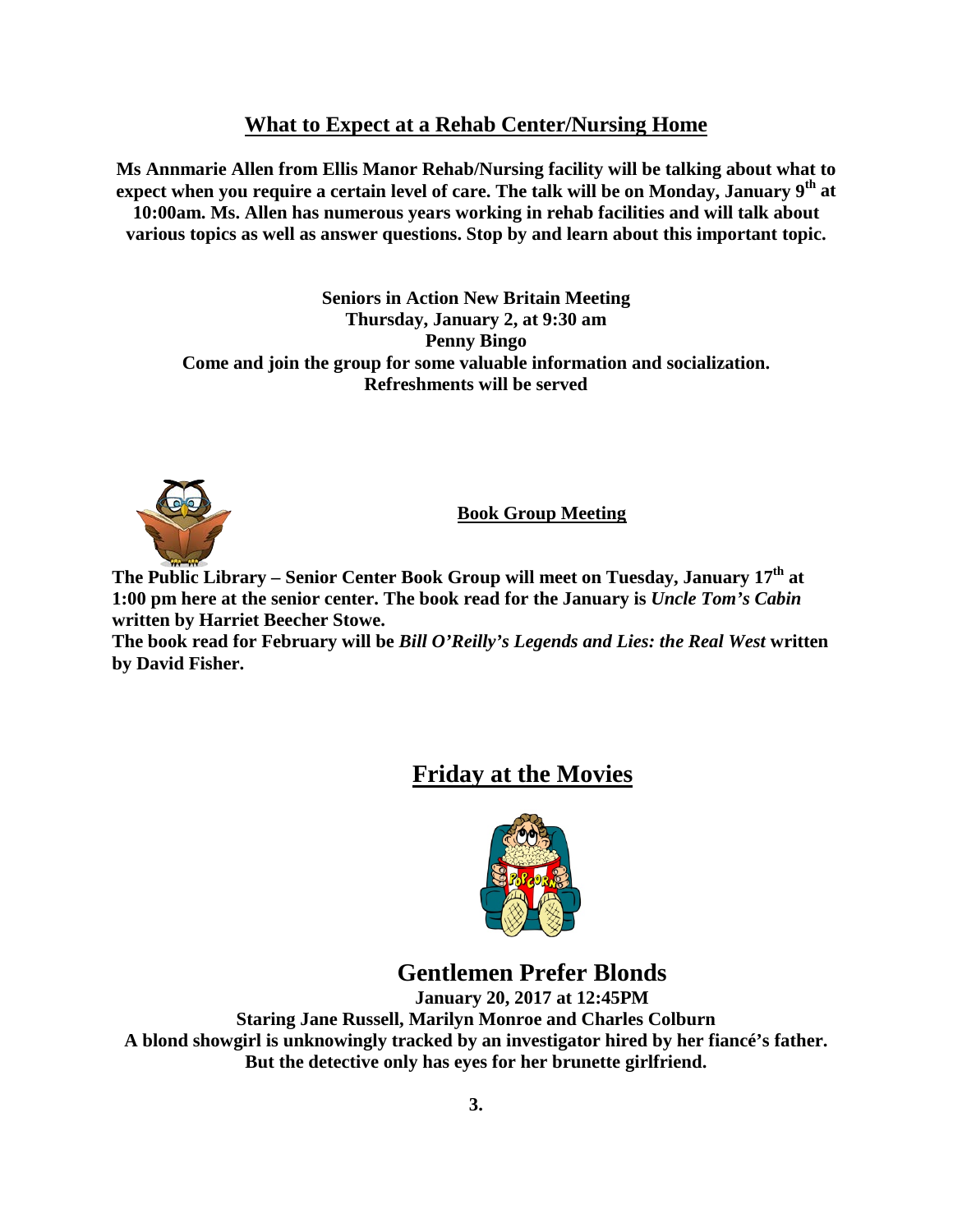#### **DAILY CALENDAR OF ACTIVITIES January 2017**

#### **Monday**

**8:15 am to 11:10 am– Snack bar open 8:45 am to 9:15am. – Beginners Line Dancing 9:00 am to 11:30 am Exercise/Table tennis open 9:15 am to 11:30 am – Art class open 9:15 am to 10:00 am – Exercise Class with Chris 10:00 am to 11:00 am – Line dancing class 12:45am to 3:00 pm - Bingo**

#### **Tuesday**

**8:15 am to 11:00 am. – Snack Bar open 8:45 am to 9:15 am - - Beginners Line Dancing 9:00 am to 11:30 am Exercise/Table tennis open 9:15 am to 10:15 am – Exercise Class with Chris 9:15 am to 11:30 pm – Craft group meets 10:30 am to 11:15 am – Line dancing with Chris 12:30 to 2:30 pm – Wii Bowling - restart in March 1:00 pm to 3:30 pm – Craft group meets**

#### **Wednesday**

**8:15 am to 11:00 am – Snack bar open 9:00 am to 11:30 am - Exercise/Table tennis open 9:30 am to 11:30 am – Pinochle Club 9:15 am to 11:30 am – Art Class open 9:30 am to 11:00 am - Adult Coloring 1:00 pm to 3:00 pm – Ballroom Dancing**

#### **Thursday**

**8:15 am to 11:00 am – Snack bar open 9:00 am to 11:30 am Exercise/Table tennis open 9:30 am to 10:30 am –ZUMBA with Amy 9:15 am to 11:30 am – Craft Group meets 12:30 pm to 3:30 pm – Pinochle Club 1:00 pm to 3:30 pm – Craft group meets**

#### **Friday**

**8:15 am to 11:00 am – Snack bar open 9:00 am to 11:30 am Exercise/Table tennis open 9:15 am to 11:30 am – Art class open 1:30 pm to 3:00 pm Square Dancing 12:45 pm Monthly movie (Usually the 3rd Friday of each month)**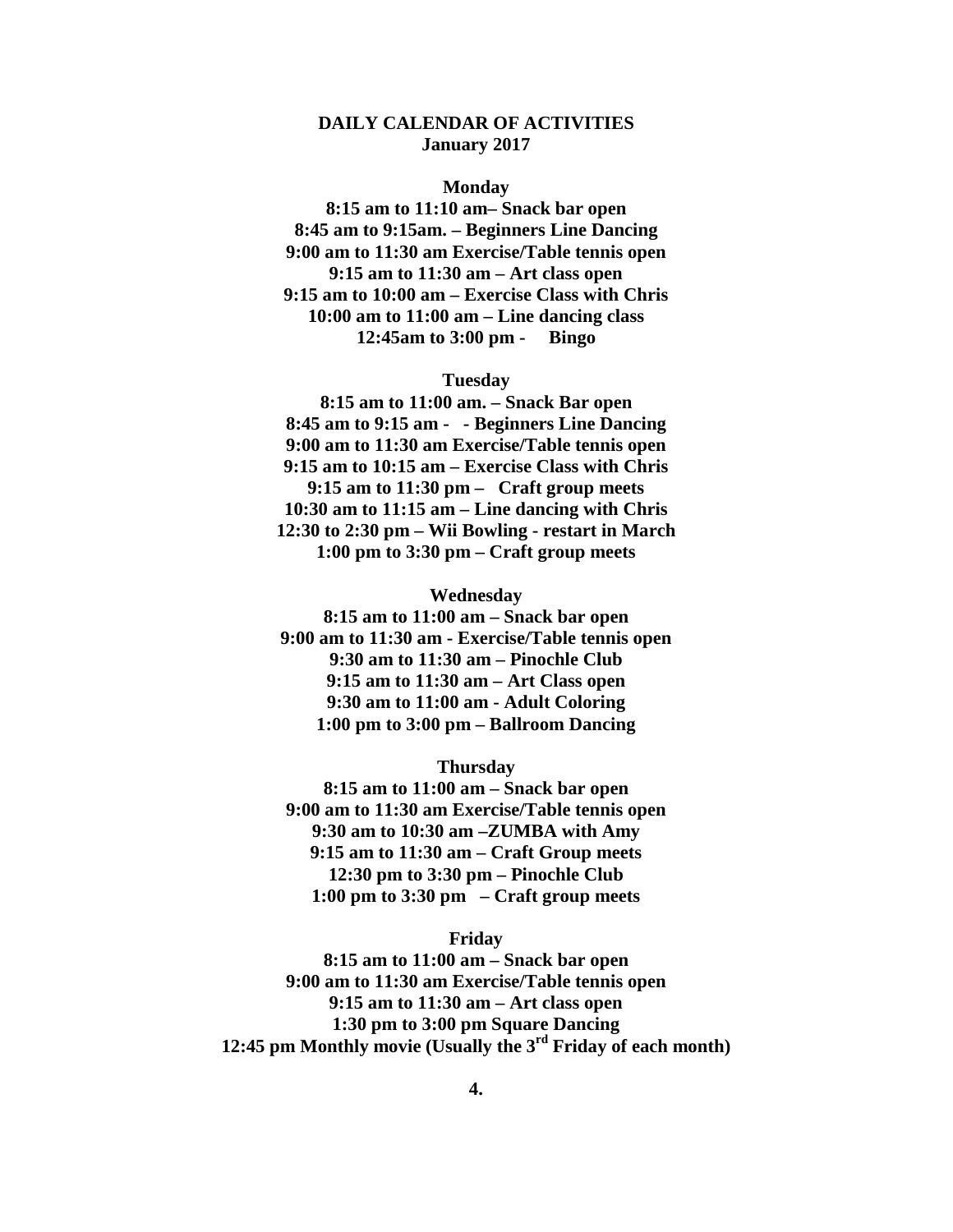#### **SERVICES BY APPOINTMENT DIAL-A-RIDE**

**At least a 2-day notice is required for rides to the Senior Center, medical appointments, shopping and other destinations at any time within the month. Call 826-3555 for an appointment. There is a suggested donation of \$1.50 each way.**

**MEDICARE/MEDICAL INSURANCE INFORMATION**

**Persons seeking help in filing Medicare claims or appeals, interpreting medical bills and assistance in making decisions concerning Medicare supplemental insurance can make an appointment with Senior Center Staff by calling the Center at 860 826-3553. Advice on Living Wills and how to deal with advance medical directives is also available.**

**From the Nursing Desk**

**Generally, the Public Health Nursing Office is staffed on a daily basis from 8:30 am to noon. However there may be times when staffing schedules cannot be met so we ask people to call ahead to ensure nursing staff are available. Services offered include; blood pressure monitoring, blood glucose check, basic physical assessment, weight checks, nutritional counseling and medication instructing and management. The Nursing Office also conducts seasonal clinics as well as various educational presentations through the year so, keep checking for upcoming events.** 

|                | <b>GOLDEN NOTES SUBSCRIPTIONS</b>                 |                   |            |
|----------------|---------------------------------------------------|-------------------|------------|
| <b>NAME</b>    |                                                   | <b>DATE</b>       |            |
|                | <b>STREET</b>                                     |                   |            |
| <b>ADDRESS</b> |                                                   |                   |            |
| <b>CITY</b>    |                                                   |                   | <b>ZIP</b> |
|                | <b>CODE</b>                                       |                   |            |
|                |                                                   | <b>CELL PHONE</b> |            |
|                | #                                                 |                   |            |
|                | Make checks payable to: NEW BRITAIN SENIOR CENTER |                   |            |
|                | <b>Return to:</b>                                 |                   |            |
|                | <b>GOLDEN NOTES</b>                               |                   |            |
|                | <b>New Britain Senior Center</b>                  |                   |            |
|                | <b>55 Pearl Street</b>                            |                   |            |
|                | New Britain, CT 06051                             |                   |            |
|                | Annual Fee: \$6.00 non refundable                 |                   |            |
|                |                                                   |                   |            |
|                | <b>New Subscription Renewal</b>                   |                   |            |